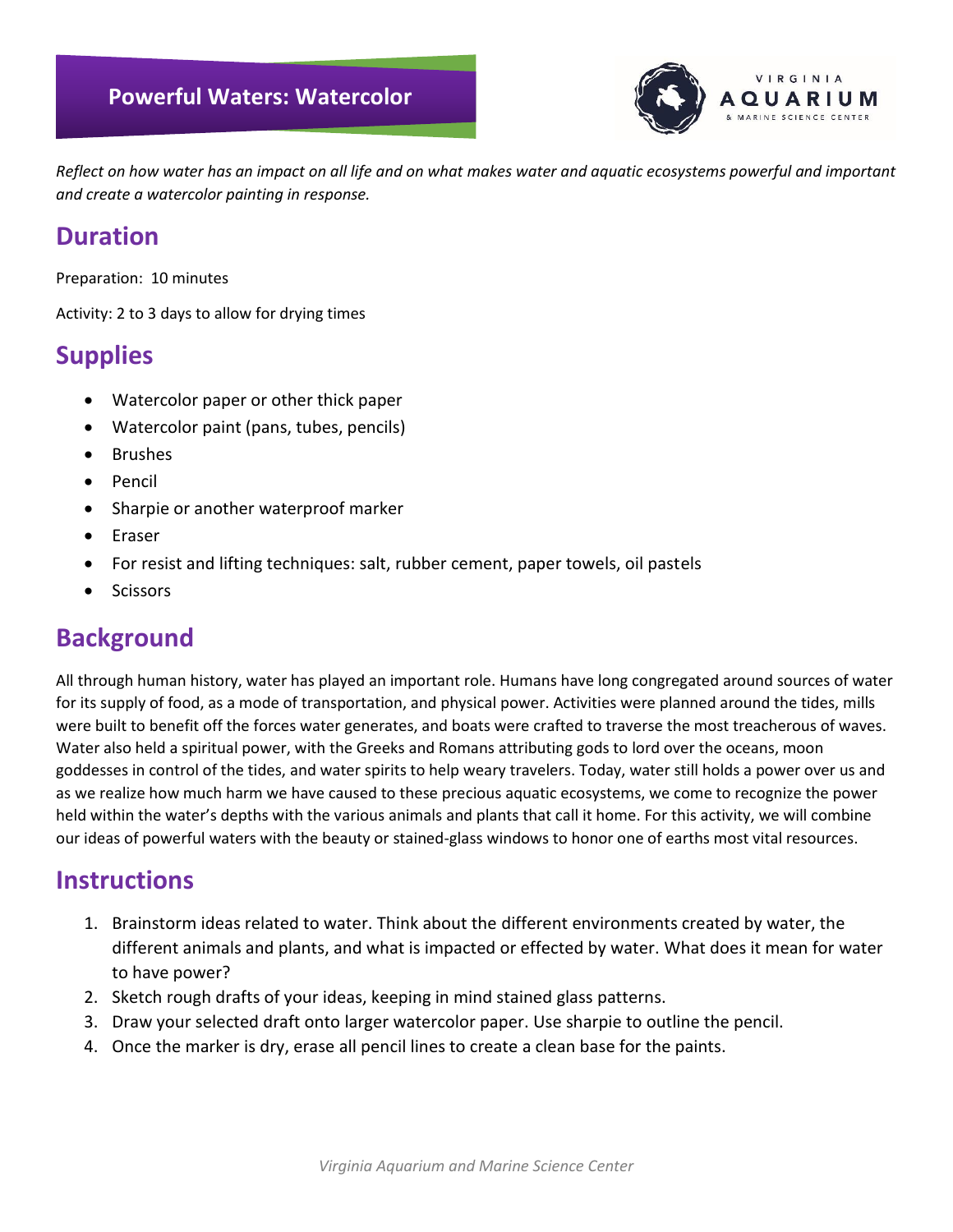- 5. Use the attached watercolor worksheet to practice different effects and techniques.
- 6. Paint your design using watercolor techniques to mirror stained glass texture. Salt can be used for creating a mottled effect, rubber cement can be used to preserve white areas of the paper, paper towels can be used to list the paint away to lighten, and oil pastels can be used to create a resist.
- 7. Trim your paper for your design as needed to remove unpainted white paper.



*Examples credited to First Colonial High School Drawing, Painting, Print Making students, 2015.*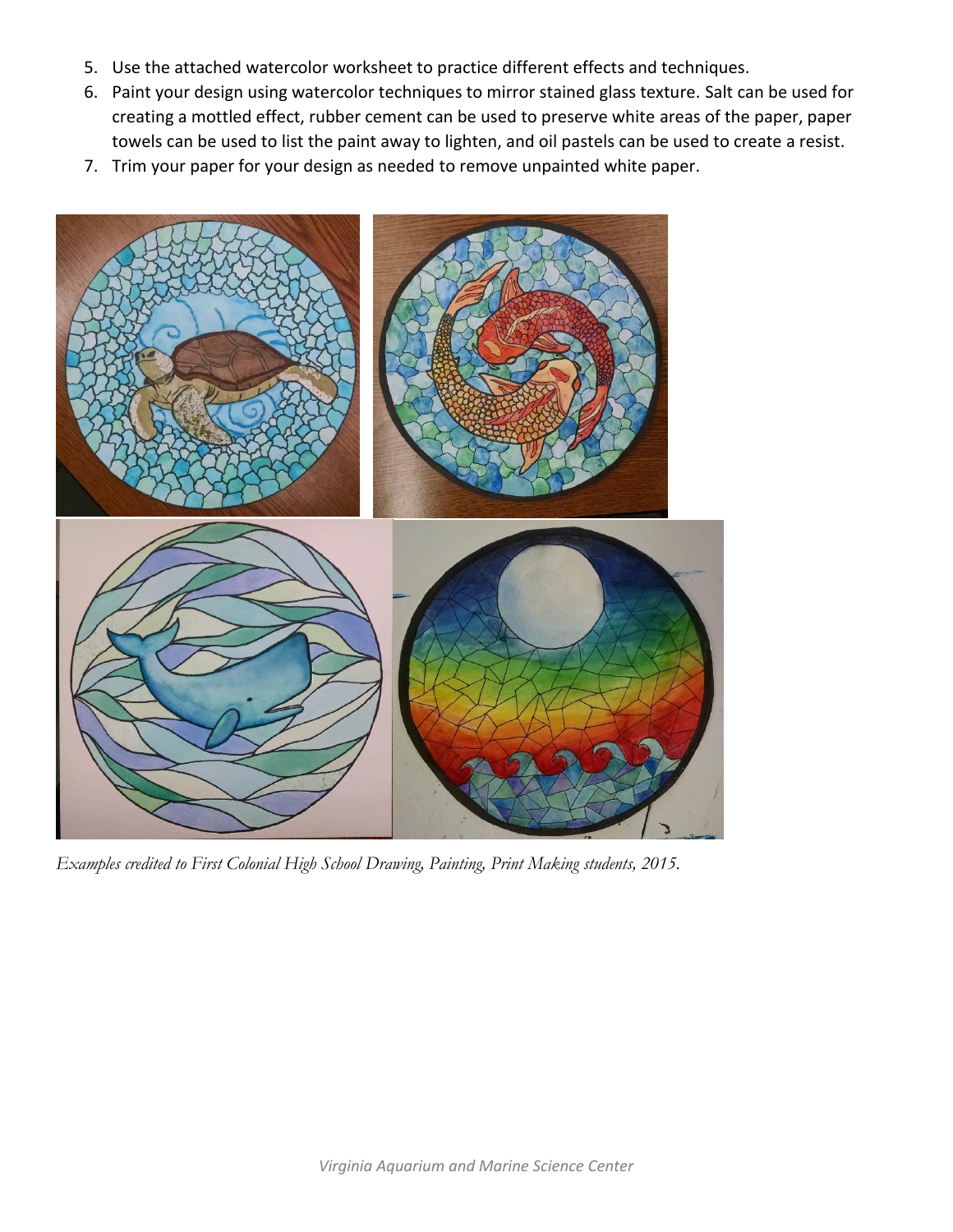### **Watercolor**

Watercolor is a painting method. Watercolor is a medium or a resulting artwork. Watercolor paints are made of pigments suspended in a water-soluble vehicle. Water color paper is made up of a percentage of rag.

#### **Techniques:**

Wash – very watered-down watercolor.

Dry brush – very little water with paint, using a completely dry brush

Wet-on-wet- wet the paper with just water, then use a wet brush & paint to work on top of the wet area

Bleeding – Two wet colors, painted side by side, so they touch and "merge" into each other

Resist using oil pastel or crayon- draw/write with oil pastel, then paint on top.

Resist using Rubber Cement- paint on Rubber Cement (dries quickly), then paint on top.

Salt – using a wash, wet on wet, or "normal" watercolor technique, paint with the watercolor and then sprinkle salt on top.

"Lifting" (with Paper towel)- using a wash, wet on wet, or "normal" technique, "remove" the paint by crinkling up paper towel and "blotting" or "dabbing"

#### **PRACTICE ASSIGNMENT:**

Complete the above techniques on a strip of watercolor paper. Once dry, cut out each technique, and paste onto the back under the corresponding label. Add notes and tips that will help you in the future.